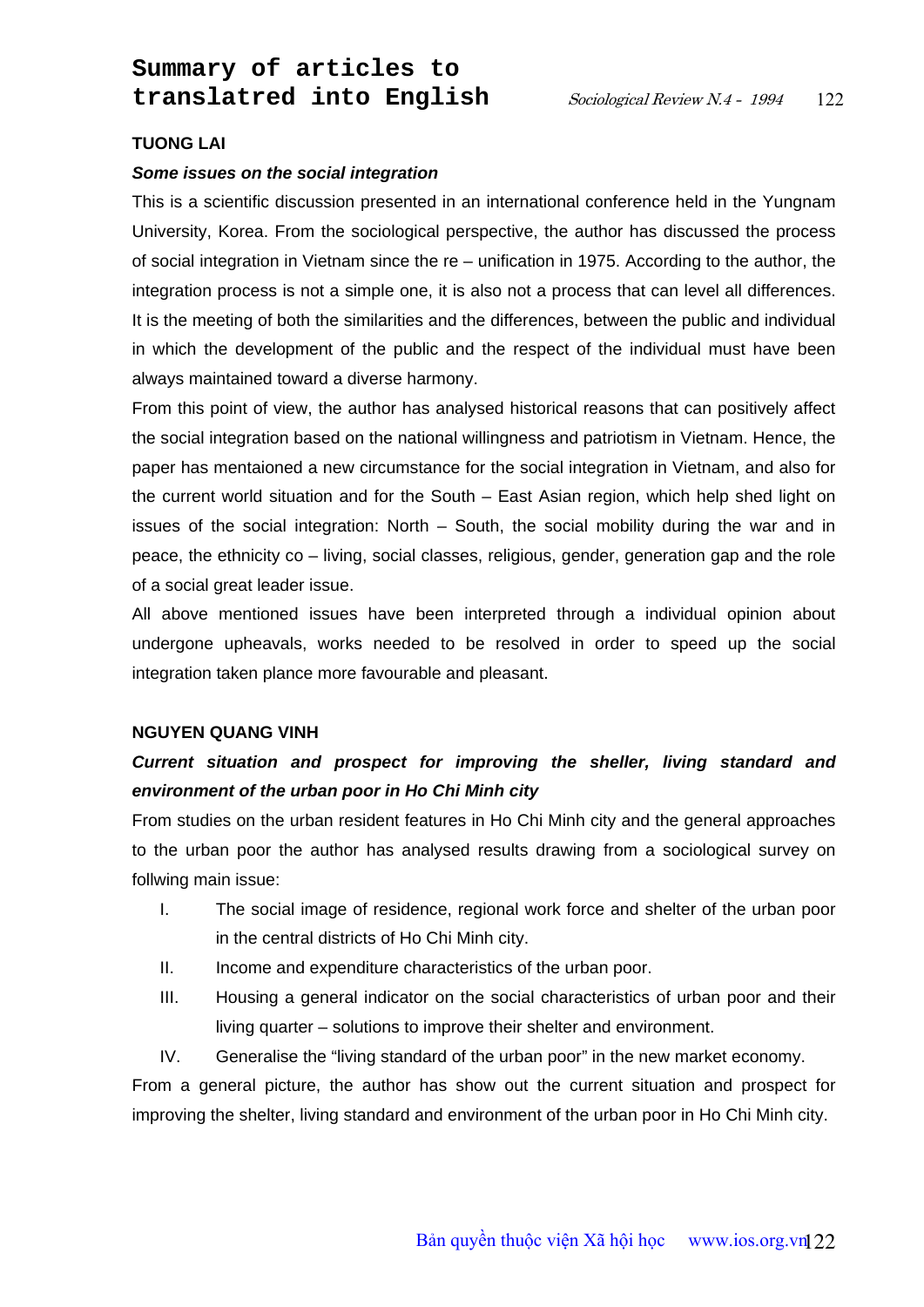# **TRINH DUY LUAN**

#### *Socio – economic and shelter characteristics of the urban poor in Hanoi*

The paper quoted some results from the sociological survey on Hanoi on "socio – economic and shelter characteristics of the urban poor" under the project "Shelter and environment improvement for the urban poor" sponsored by the IDRC (Canand).

Through indicators collected in the survey the results have been revealed in the three main contents:

- 1. The social image of the urban poor in Hanoi (answer the question: who are they?).
- 2. Economic characteristics of the urban poor in Hanoi (answer the question: How poor are they?).
- 3. Shelter and environment characteristics of the urban poor in Hanoi (answer the question: In what shelter and environment conditions are they living?).

The paper has also revealed important commends from results of this survey and compared with those in the other regional countries in order to evidence the characteristics of the urban poor in Hanoi as a "traditional" poverty in the slow urbanisation process, particularly in the Northern of Vietnam.

# **SOCIOLOGICAL FORUM**

# *Scientific conference: "Socio – economic charateristics and shelter of the urban poor"*

The conference collected opinions and discussions on "socio – economic charateristics and shelter of the urban poor" held by the Institute of Sociology in collaboration with the Architecture Institute of Ha Noi in Nov, 24 – 25, 1994.

Prof. Tuong Lai in his introduction for the conference has emphasied on the role of sociological researches in the IDRC multidiscippinary Research Project 92 – 1303 "Shelter & Environmental Improvement For the Urban Poor"

Prof. Rena Parenteau, consular of the project from the Urban Planning Institute, Montreal University has given commends on methodology for the two surveys undertaken in Hanoi and Ho Chi Minh city. He also highlighted advantages and disadvantages on methodology for these two surveys.

Prof. Dam Trung Phuong, a urban planner is the main discussion for the survey in Ha Noi. From th point of view of a urban planner, he has evaluated the significance, importance, and effects of the sociological survey towards the policy planners for the urban poor. He has also advised some other approaches for collecting information and the valuable studied problems for the project in the future.

There have been many other opinions contributed to the report paper on Hanoi such as: Deeper analysis in the 5 studied sub – districts, analysis on the probability to over come the poverty in the poor households, the analysis on the environment in the studied area, etc.